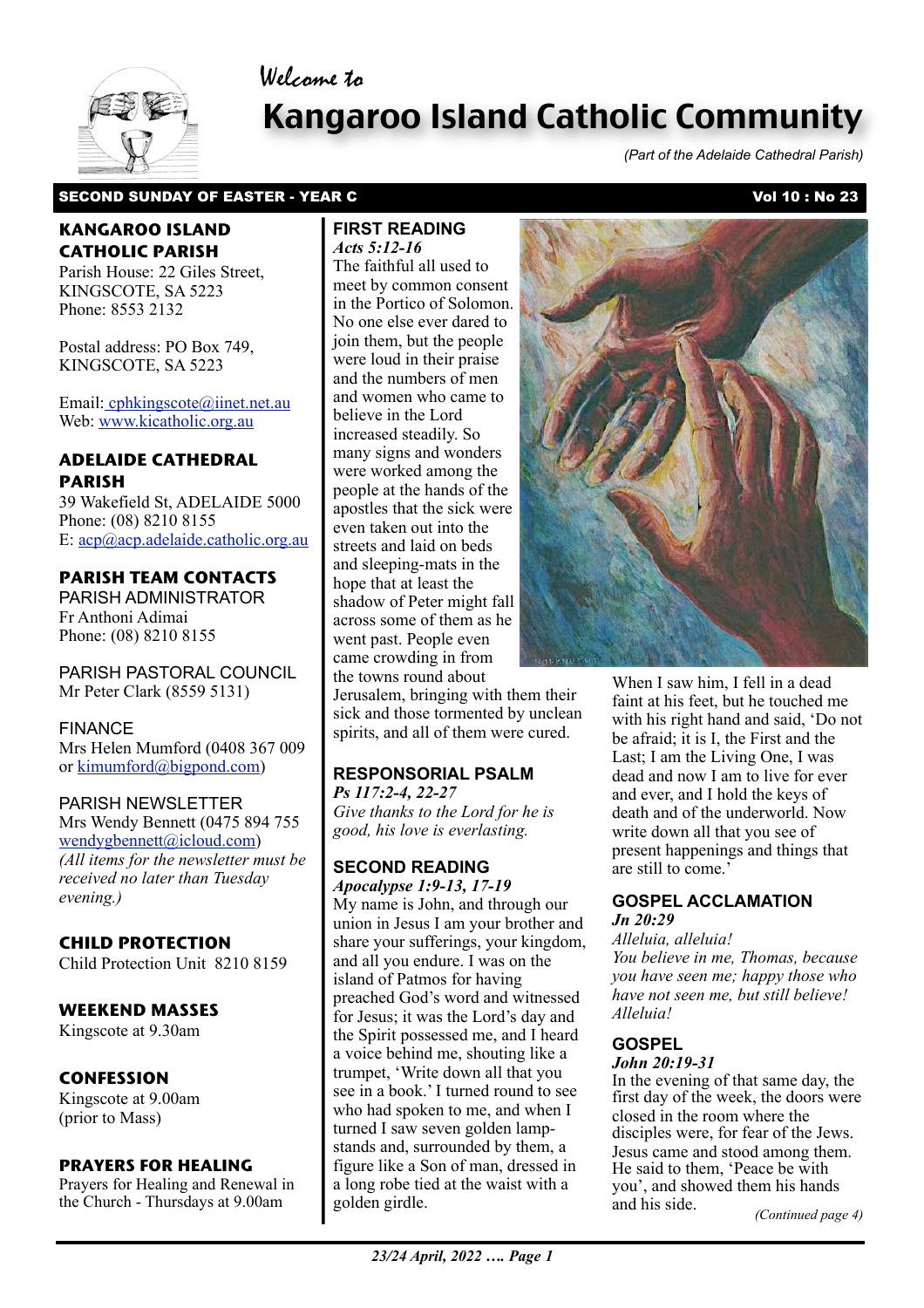

# **Bulletin Board**

## **PLEASE KEEP THESE PEOPLE IN YOUR PRAYERS**

**Sick:** Bill Roestenburg, Peter Weatherstone, Maureen Slagter, Melanie Howson, Joelle Davidson, Mary Connell

**April anniversaries:** Josephine Bannan, Ray Bannan Elizabeth Black, Wilma Buick, Karen Cairney, Gwen Chalmers, Ambrose Clark, Robert Clark, Tony (Noxy) Clark, Francis Clarke, Catherine Commerford, Sarah Cunningham, Jimmy Dow, Tate Furniss, Monika Gibbs, Lynne McArdle, Mary O'Brien, Norah Ridge, Verna Trethewey, Beryl Williams, Albert Willson, Keith 'Hoppy' Willson.

*Please pray for all the faithful departed and may all our sick parishioners, relatives and friends know the healing love of Christ.*



## **PARISH ROSTERS**

 **Comm Reader Cleaning** 24/4 M Glynn S Semmler K Brinkley

**Covid Marshal**  24/4 A Clark

## **PRIEST ROSTER**

*(Often this roster changes if something unforeseen crops up)*

## **COVID RESTRICTIONS**

For the latest Archdiocesan restrictions please see page 4 of this bulletin. Please keep in mind the importance of social distancing and good hygiene practices.

## **MARIAN PROCESSION**

*Sunday, 22 May, 2.00pm*  Each year the Archdiocese hosts the annual Marian Procession in honour of Our Lady. This event has been running for almost 75 years and is one of the longest standing consecutive events in the Australian Catholic Church.

This year, in support of our Ukrainian brothers and sisters, the image that will lead our procession is *Vyshhorodska - Mother of God* carried by the Ukrainian Community in Adelaide. Assembly of Parishes will begin at 1.30pm and the procession will follow at 2.00pm. After a very successful change of

location in 2021, the Procession will again be held at the Adelaide Showgrounds.

Those who wish to can book in online via this link [www.trybooking.com/BPJAN.](http://www.trybooking.com/BPJAN) The Procession will take place in the Main Arena. However, if the weather is inclement, the procession will be moved to the Wayville Pavilion.

#### **CARITAS AUSTRALIA UKRAINE APPEAL**

Our long-standing partner, Caritas Ukraine, is on the ground providing shelter, food, clean water, medicine and psychological support. Donate now to help the people of Ukraine. Donate today at [www.caritas.org.au/](https://aus01.safelinks.protection.outlook.com/?url=http%3A%2F%2Fwww.caritas.org.au%2Fukraine&data=04%7C01%7CCco-Reception%40adelaide.catholic.org.au%7Cfc58bf7f33d340f2ee9b08da07b447d1%7Cfe51d108d61d407cbcaaaab5af82a7ac%7C1%7C0%7C637830768121954887%7CUnknown%7CTWFpbGZsb3d8eyJWIjoiMC4wLjAwMDAiLCJQIjoiV2luMzIiLCJBTiI6Ik1haWwiLCJXVCI6Mn0%3D%7C3000&sdata=rOXCte9AEd2c89fp5zaw9%2FEi7PK87M7lemKGAncPi%2B8%3D&reserved=0) [ukraine](https://aus01.safelinks.protection.outlook.com/?url=http%3A%2F%2Fwww.caritas.org.au%2Fukraine&data=04%7C01%7CCco-Reception%40adelaide.catholic.org.au%7Cfc58bf7f33d340f2ee9b08da07b447d1%7Cfe51d108d61d407cbcaaaab5af82a7ac%7C1%7C0%7C637830768121954887%7CUnknown%7CTWFpbGZsb3d8eyJWIjoiMC4wLjAwMDAiLCJQIjoiV2luMzIiLCJBTiI6Ik1haWwiLCJXVCI6Mn0%3D%7C3000&sdata=rOXCte9AEd2c89fp5zaw9%2FEi7PK87M7lemKGAncPi%2B8%3D&reserved=0) or call 1800 024 413 toll free. Keep up to date on how Caritas agencies are responding to this crisis - [www.caritas.org.au/ukraine-news](https://aus01.safelinks.protection.outlook.com/?url=http%3A%2F%2Fwww.caritas.org.au%2Fukraine-news&data=04%7C01%7CCco-Reception%40adelaide.catholic.org.au%7Cfc58bf7f33d340f2ee9b08da07b447d1%7Cfe51d108d61d407cbcaaaab5af82a7ac%7C1%7C0%7C637830768121954887%7CUnknown%7CTWFpbGZsb3d8eyJWIjoiMC4wLjAwMDAiLCJQIjoiV2luMzIiLCJBTiI6Ik1haWwiLCJXVCI6Mn0%3D%7C3000&sdata=GLRcp0dt1SgGoLPRBlSbLWB%2Fp8GMz2LoehdjvnSFQWg%3D&reserved=0)

#### **AN EXPLORATION OF THREE ASPECTS OF THE DIVINE-HUMAN ENCOUNTER**

Saturday May 14 : 10am - 4pm

#### **St Ignatius Catholic Church Hall Queen Street, Norwood**

with Fr Michael Trainor and Josie Cirocco

For more information please go to: [tinyurl.com/3k4mze95](http://tinyurl.com/3k4mze95)

#### **ST VINCENT DE PAUL SOCIETY '22 WINTER APPEAL** *07/08 May*

St Vincent de Paul provides a vital service for individuals and families facing financial hardship and homelessness. To support this appeal, please place a donation in the supplied envelopes and place it in the collection bowl on the weekend of 07/08 May.

Other donation methods are:

- Return your envelope with enclosed donation by post;
- Donate online at [www.vinnies.org.au](http://www.vinnies.org.au/) (Willunga Conference name can be entered on payment page online);
- Donate by calling 13 18 12.

#### **ANZAC DAY**  *Monday, 25 April*

*They shall grow not old, as we that are left grow old: Age shall not weary them, nor the years condemn. At the going down of the sun and in the morning We will remember them.*

*(Excerpt from "For the Fallen" by Laurence Binyon*

## *ONE LINERS*

- *• The CEO of IKEA was elected Prime Minister in Sweden. He should have his cabinet together by the end of the weekend.*
- *• Relationships are a lot like algebra. Have you ever looked at your X and wondered Y?*
- *• A clean desk is a sign of a cluttered desk drawer.*
- *• I'm great at multi-tasking. I can waste time, be unproductive, and procrastinate all at once.*



*Morning after at the Zoo*

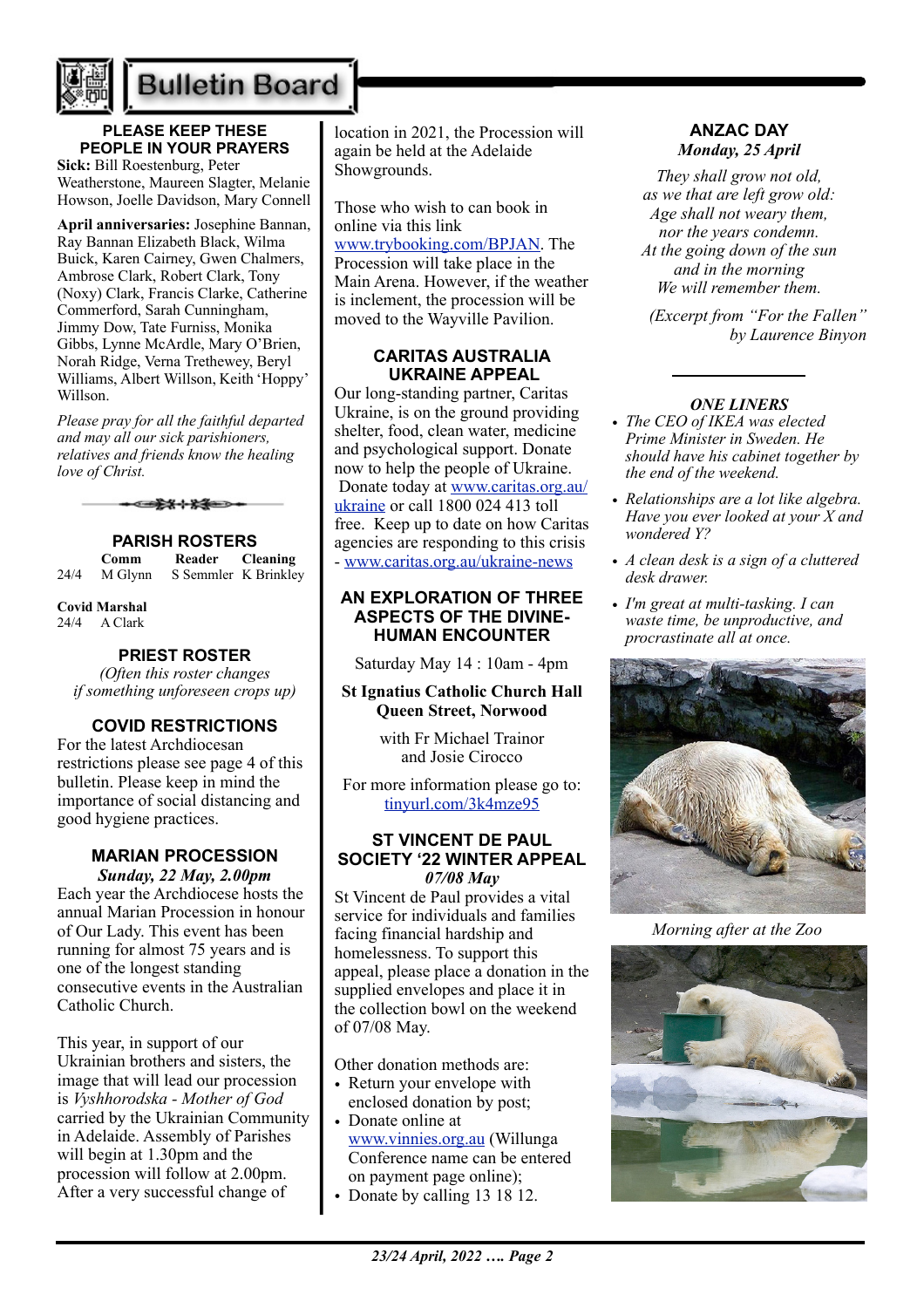

## **Ron Rolheiser column**

*Ronald Rolheiser, a Roman Catholic priest and member of the Missionary Oblates of Mary Immaculate. He is a community-builder, lecturer and writer. His books are popular throughout the English-speaking world and his weekly column is carried by more than sixty newspapers worldwide*

## **THEN GOD CREATED LIGHT AGAIN**

It doesn't matter whether you picture the origin of time the way science does, as beginning with the *Big Bang*, or whether you take the biblical account of the origins of the world literally. Either way there was a time before there was light. The universe was dark before God created light. However, eventually the world grew dark again. When?

We are told in the Gospels that as Jesus was dying on the cross, *between the sixth and ninth hour*, it grew dark and Jesus cried out "My God, my God, why have you forsaken me!" What really happened here?

Are the Gospels saying that it actually grew dark in the early afternoon, an eclipse of the sun, or are they referring to another kind of darkness, of a spiritual kind? Was there an eclipse of the sun as Jesus was dying? Perhaps. We don't know, but that is of secondary importance anyway. What the Gospels are referring to is a kind of darkness that envelops us whenever what's precious to us is humiliated, exposed as powerless, ridiculed, terminally defeated, and crucified by our world. There's a darkness that besets us whenever the forces of love seem overpowered by the forces of hatred. The light extinguished then is the light of hope, but there is deeper darkness and this is the kind of darkness that the Gospels say formed a cloud over the world as Jesus hung dying.

What's being insinuated here is that at Jesus' crucifixion, creation went back to its original chaos, as it was before there was light. But what's also being insinuated is that God created light a second time, this time by raising Jesus from the dead, and that this new light is the most staggering light of all because.

Moreover, unlike the original light, which was only physical, this light is a light both for the eyes and for the soul.

For the eyes, the light of the resurrection is also a radically new physical phenomenon. At the resurrection of Jesus, the atoms of the planet were shaken up from their normal physical workings. A dead body rose from the grave to a life from which it would never again die. That had never happened before. Moreover, the resurrection of Jesus was also a radically new light for the soul, the light of hope. What is this latter light?

There's a famous song written by Robbie Robertson made popular in the early 1970s by Joan Baez, *The Night They Drove Old Dixie Down.* Narrated in the first person by a man called Virgil Caine, the song is a sad lament about the distress experienced by a poor white Southern family during the American Civil War. All that could go wrong for them, seemingly had gone wrong, including the death of their young son, killed in the war. Their situation is dark, lacking any hope. At a point in the song, the narrator offers this lament about his brother's death:

*He was just eighteen, proud and brave*

*But a Yankee laid him in his grave I swear by the blood below my feet You can't raise the Cain back up when it's in defeat*

Can life be raised back up when it's in defeat? Can a dead body come out of its grave? Can a violated body again become whole? Can lost innocence ever be restored? Can a broken heart ever be mended? Can a crushed hope ever again lift up a soul? Doesn't darkness extinguish all light? What hope was there for Jesus' followers as they witnessed

his humiliation and death on Good Friday? When goodness itself gets crucified, what's the basis for any hope?

In two words, the resurrection. When darkness enveloped the earth a second time, God made light a second time, and that light, unlike the physical light created at the dawn of time, can never be extinguished. That's the difference between the resuscitation of Lazarus and the resurrection of Jesus, between physical light and the light of the resurrection. Lazarus was restored to his self-same body from which he had to die again. Jesus was given a radically new body which would never die again.

The renowned biblical scholar Raymond E Brown tells us that the darkness that beset the world as Jesus hung dying, would last until we believe in the resurrection. Until we believe that God has a livegiving response for all death and until we believe God will roll back the stone from any grave, no matter how deeply goodness is buried under hatred and violence, the darkness of Good Friday will continue to darken our planet.

Mohandas K. Gandhi once observed that we can see the truth of God always creating new light, simply by looking at history: "When I despair, I remember that all through history, the way of truth and love has always won. There have been murderers and tyrants, and for a time they can seem invincible. But in the end they always fall. Think of it, always."

*You can read, or download, Ron Rolheiser's weekly columns from his website at: [www.ronrolheiser.com](http://www.ronrolheiser.com)*